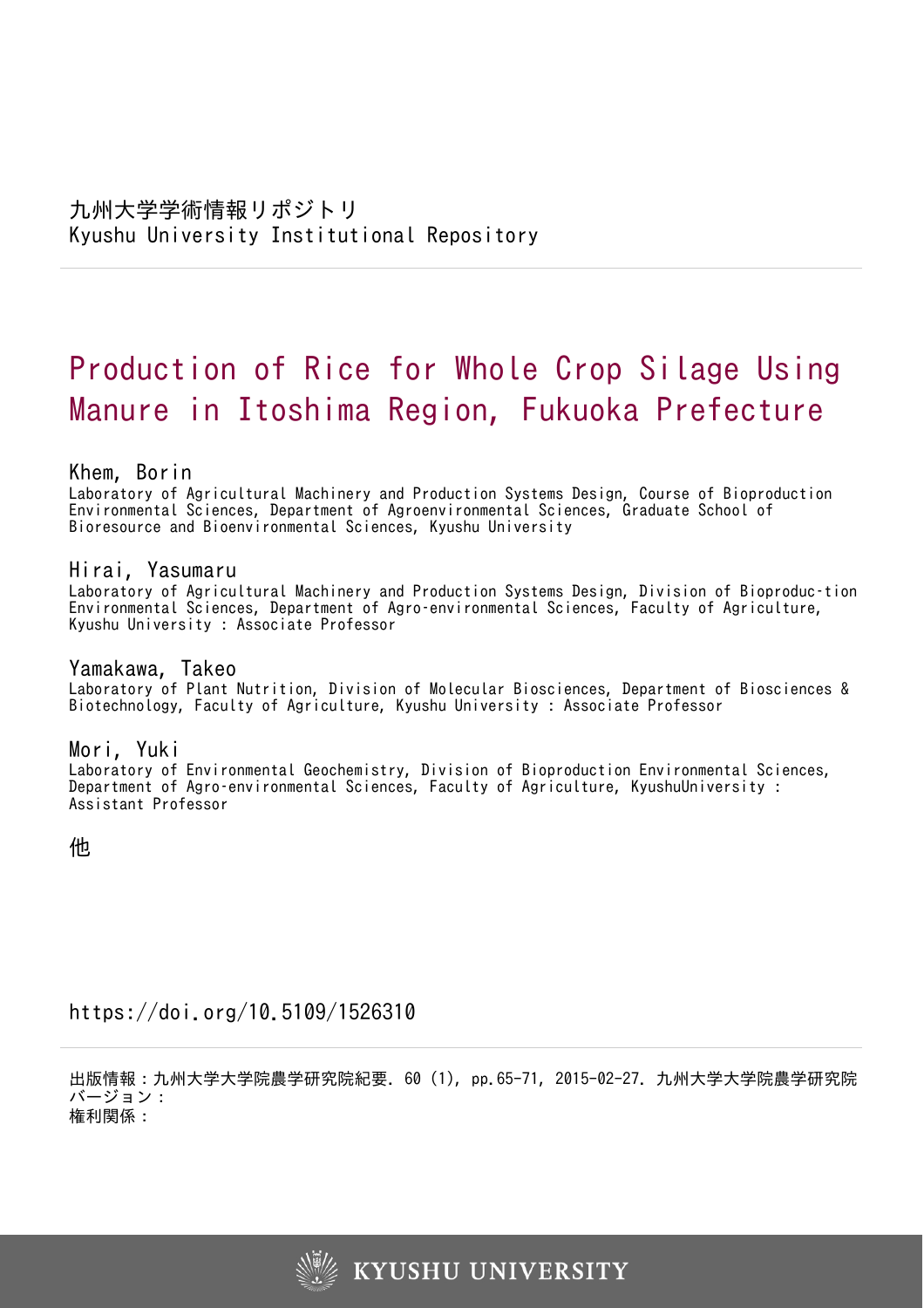# **Production of Rice for Whole Crop Silage Using Manure in Itoshima Region, Fukuoka Prefecture**

## Borin KHEM<sup>1</sup>, Yasumaru HIRAI<sup>2\*</sup>, Takeo YAMAKAWA<sup>3</sup>, Yuki MORI<sup>4</sup>, **Eiji INOUE2 , Takashi OKAYASU2 and Muneshi MITSUOKA2**

Laboratory of Agricultural Machinery and Production Systems Design, Division of Bioproduction Environmental Sciences, Department of Agro–environmental Sciences, Faculty of Agriculture, Kyushu University, Fukuoka 812–8581, Japan (*Received October 31, 2014 and accepted November 14, 2014*)

The cultivation area of rice for whole crop silage (WCS) has rapidly increased in the last decade in Japan due to increasing demand for domestic livestock feed as well as a measure for the use of redundant paddy field. On the other hand, the production cost of rice for WCS is largely supported by subsidy now, so it is required to reduce the production cost. Manure application is a prospective way to reduce the cost of fertilizer and to sustain soil fertility. Thus, we investigated the production of rice for WCS using manure in Itoshima region, Fukuoka Prefecture, Japan, from the aspects of soil fertility, plant growth, and dry matter weight. The fields where manure was applied showed relatively high TN contents in soil whereas fields where manure was not applied showed low TN contents. This result indicated that soil fertility can be deteriorated by the continuous production of rice for WCS when organic matter is not supplied by manure and other materials. Plant length  $(r=0.748*)$  and tiller number  $(r=0.891**)$  at panicle initiation stage were closely correlated with TN content in soil whereas SPAD readings (*r*=0.846\*\*) at the same stage was closely correlated with mineralized N in soil. Dry matter weight was positively correlated with TN content in soil (*r*=0.767\*\*). Fields where manure was not applied had small dry matter weight although nitrogen was supplied from fertilizer. These results indicated that dry matter weight was significantly affected by soil fertility.

**Key words**: Dry matter weight, Plant growth, Soil fertility

#### INTRODUCTION

Rice consumption in Japan has declined since the 1960s (MAFF, 2006), and the use of redundant paddy field has become an important subject. In this situation, the cultivation area of rice for whole crop silage (WCS) has increased rapidly in the last decade and exceeded 15000 ha in 2010 (Tamura *et al*., 2012) due to increasing demand for domestic livestock feed. Japan largely imports livestock feed; its self–sufficiency ratio is only 25% (Sakai *et al*., 2008; Tamura *et al*., 2012). For bulky feed such as hay and rice straw, the supply from overseas is as low as 20%. However, it is still important to enhance the domestic supply because imported feed can cause environmental problems through the excessive accumulation of organic matter as animal discharge and is also an assumed infection route of foot and mouth dis-

#### ease (Sakai *et al*., 2008).

Currently, the production of rice for WCS is largely supported by subsidy due to its low market price, about 40 JPY/kg (Taniguchi *et al*., 2010). Thus, it is required to increase yield while simultaneously reduce the production cost. Chambers (2000) and Holm–Nielsen (2009) have reported that appropriate applications of animal manure can supply nutrient required for crop and maintain soil fertility. Therefore, manure application can be a prospective way to reduce the cost of fertilizer input and to increase yield by the improvement of soil fertility.

In this study, we investigated current situation in the production of rice for WCS using manure in Itoshima region, Fukuoka Prefecture, Japan. The objectives were to evaluate the effects of manure application in terms of soil fertility, plant growth, and dry matter weight.

## MATERIALS AND METHODS

#### **Surveyed fields**

Field surveys were conducted in 2013 in Itoshima region, Fukuoka Prefecture, Japan (33°30'N−33°34'N, 130°08'E−130°15'E). Table 1 shows physicochemical properties of soil in the surveyed fields. The total number of surveyed fields was 9. Fields 1, 2–5, 6–7, 8 and 9 were cultivated by farmers A, B, C, D and E, respectively. There were four soil types: clay loam (CL), sandy clay loam (SCL), sandy loam (SL) and light clay (LiC). Cation exchange capacity (CEC) varied from 5.81 to 18.74 cmol  $kg<sup>-1</sup>$ . Soil types and CEC were determined by pipette method (Dane and Topp, 2002) and ammonium acetate shaking extraction method (Muramoto *et al*., 1992),

<sup>&</sup>lt;sup>1</sup> Laboratory of Agricultural Machinery and Production Systems Design, Course of Bioproduction Environmental Sciences, Department of Agroenvironmental Sciences, Graduate School of Bioresource and Bioenvironmental Sciences, Kyushu University

 $^{\rm 2}$  Laboratory of Agricultural Machinery and Production Systems Design, Division of Bioproduc–tion Environmental Sciences, Department of Agro–environmental Sciences, Faculty of Agriculture, Kyushu University<br>3 Laboratory of Plant Nutrition, Division of Molecular

Biosciences, Department of Biosciences & Biotechnology, Faculty of Agriculture, Kyushu University<br>Laboratory of Environmental Geochemistry, Division of

Bioproduction Environmental Sciences, Department of Agro– environmental Sciences, Faculty of Agriculture, Kyushu University

<sup>\*</sup> Corresponding author (E–mail: hirai@bpes.kyushu–u.ac.jp)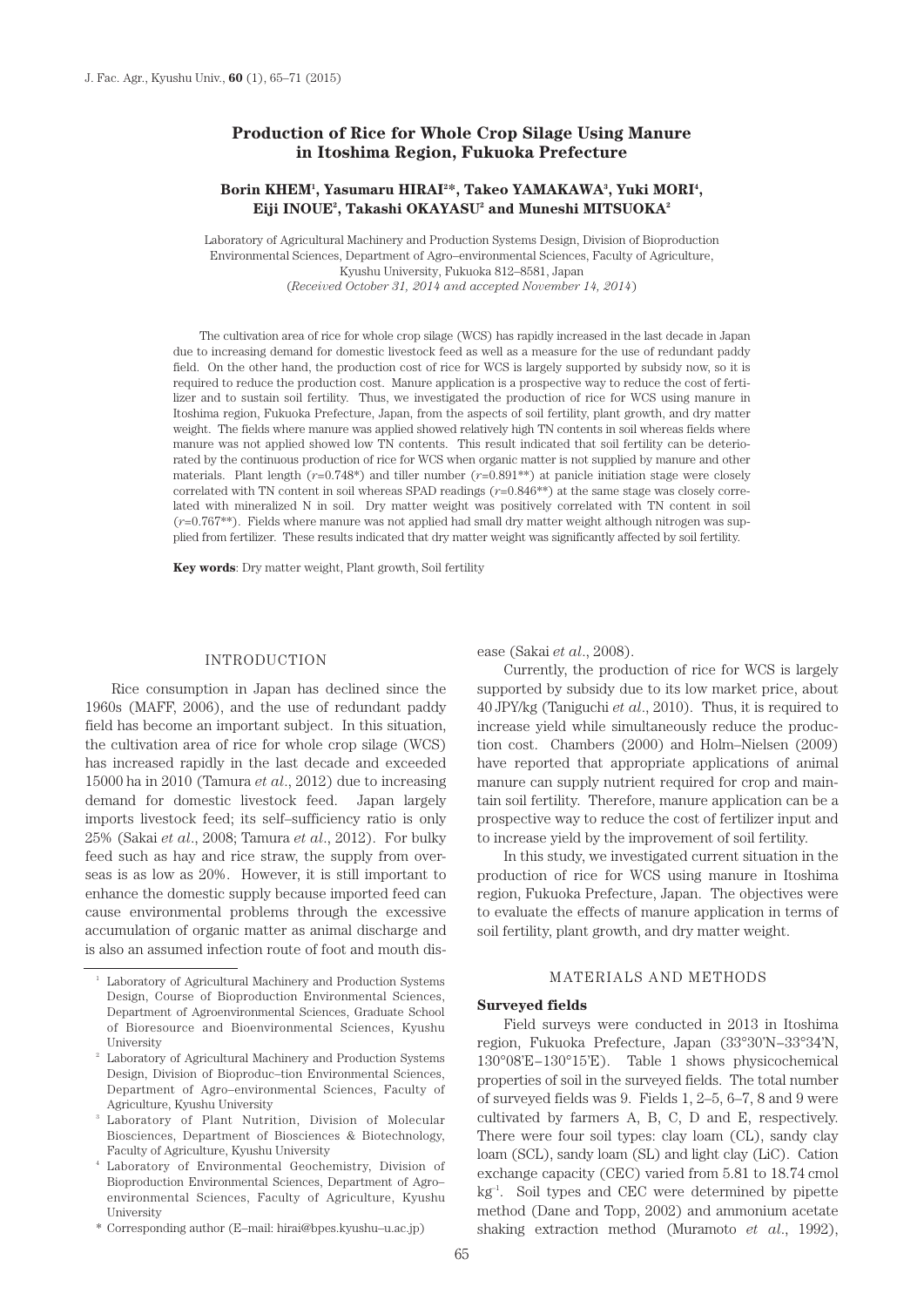| Field          | Farmer | Soil type  | CEC<br>$(\text{cmol kg}^{-1})$ |
|----------------|--------|------------|--------------------------------|
| 1              | А      | CL         | 14.11                          |
| $\overline{2}$ | B      | <b>SCL</b> | 8.48                           |
| 3              |        | <b>SCL</b> | 9.68                           |
| $\overline{4}$ |        | SL         | 5.81                           |
| 5              |        | <b>SCL</b> | 7.50                           |
| 6              | C      | LiC        | 15.85                          |
| 7              |        | LiC        | 17.30                          |
| 8              | D      | LiC        | 18.74                          |
| 9              | E      | SCL        | 11.43                          |

**Table 1.** Physicochemical properties of soil in the surveyed fields

CL, SCL, SL, and LiC represent clay loam, sandy clay loam, sandy loam, and light clay, respectively.

respectively. The Tachiaoba cultivar (*Oryza sativa*) was grown in all surveyed fields. The periods of transplanting and heading were from June 14 to June 25 and from September 6 to 18, respectively.

## **Measurements of physicochemical properties of manure**

Manures applied in the surveyed fields were produced from waste of dairy cow in one cattle shed and fattening cattle in two different cattle sheds. Three samples of manure from each cattle shed were collected and kept in plastic Ziploc bags in May 2013. Although we did not collect samples directly from manure applied in the surveyed fields, the samples had approximately same maturity with the manures applied. Raw manure samples were stored in a refrigerator at 4°C, while some portion of each raw sample was air–dried and was then passed through a 1–mm sieve. The samples were ground with a Wiley Mill.

First, moisture content of raw manure was measured by oven–drying at 105°C for 24 h. Then, raw manure, which was equivalent to 15 g on a dry weight basis, was placed in a beaker. The beaker was left for 1 h after hot water with approximately 70°C was added. The volume of hot water was adjusted to make total volume of water in the solution 150 mL. Then, manure extract was collected by filtering the solution through a filter paper of No. 5B (Advantec, Tokyo, Japan). Electrical conductivity (EC), pH, ammonium (NH<sub>4</sub>–N), and nitrate (NO<sub>3</sub>–N) were measured using the manure extract. The EC and pH were measured using an EC meter (B–173, HORIBA, Ltd., Kyoto, Japan) and a pH meter (B–212, HORIBA, Ltd., Kyoto, Japan), respectively. The  $NH<sub>4</sub>-N$  and  $NO<sub>3</sub>-N$ were measured by the indophenol method (Cataldo *et al*., 1974) and Cataldo method (Cataldo *et al*., 1975), respectively.

The contents of total nitrogen (TN), total phosphorus (TP), and total potassium (TK) were measured using dry milled samples. Each of milled samples was digested by the  $H_2SO_4-H_2O_2$  Kjeldahl digestion method (Ohyama *et al*., 1991) with three replications. The contents of TN and TP were measured once for each digested sample by

the indophenol method and ascorbic acid method (Murphy and Riley, 1962), respectively, and the average value for each sample was calculated. Absorbance at 625 nm and 710 nm were determined for TN and TP, respectively, using a spectrophotometer (V–630, JASCO, Tokyo, Japan) with a rapid sampler (NQF–720, JASCO, Tokyo, Japan). The TK content was measured for digested samples by using atomic absorption spectrophotometry (Z–5300, Hitachi High–Technologies Co., Tokyo, Japan). Total carbon (TC) content was measured for dry milled sample by using total organic carbon analyzer (TOC–5000A, Shimazu, Kyoto, Japan) and solid sample module (SSM–5000A, Shimazu, Kyoto, Japan).

# **Measurements of TN content in soil and soil mineralized N**

Soil samples were collected at 5 locations with a crisscross arrangement in each surveyed field. The soil from 0 to 10 cm depth was sampled using a soil core sampler of 5 cm in diameter and 10 cm in length. Soil samples were collected before transplanting on May 31 and June 3 in 2013. The soil samples were air–dried, and were then ground and passed through a 2–mm sieve by a Soil Sample Crusher (SSM–1, FUJIHIRA, Tokyo, Japan). The samples were analyzed for contents of TN following the same procedure with the measurements of manure. For the measurement of mineralized N, first 20 g of dry soil was placed in a glass bottle, and then distilled water of 50 mL was poured in. Next, the headspace in the bottle was replaced with nitrogen gas and capped with a rubber stopper. The flooded soil in the bottle was incubated at 30°C for 4 weeks. After incubation, ammonium was extracted with 100 ml of  $0.5 M K<sub>2</sub>SO<sub>4</sub>$  by shaking the bottle for 20 minutes. The extract was filtered through a filter paper of No. 5B (Advantec, Tokyo, Japan) and ammonium was in the extract was measured by the indophenol method.

## **Growth survey of rice for WCS**

Growth surveys were conducted at the panicle initiation stage on August 12 in 2013. The plant length was measured in 2 plots for 2 continuous hills in the direction of a planting row (i.e., 4 hills in total). The number of tillers and SPAD readings (soil plant analysis development chlorophyll meter reading) were monitored in 2 plots for 10 continuous hills in the direction of a planting row (i.e., 20 hills in total). The two plots were located in a diagonal direction across the field and were not close to a water inlet or levee. The number and location of the hills for monitoring were determined on the basis of the reports by Kusuda (1990a, 1990b, 1992) as well as the required labor effort in the fields during the surveys. The SPAD readings were measured for the second fully expanded leaf blade in the longest tiller of a hill by a chlorophyll meter (SPAD–502, Konica Minolta Holdings, Inc., Tokyo, Japan). Measurements were taken four times on both sides of the midrib of the leaf blade (two times on each side), midway between the leaf base and tip, and then the average value was calculated. The position of SPAD measurements was determined according to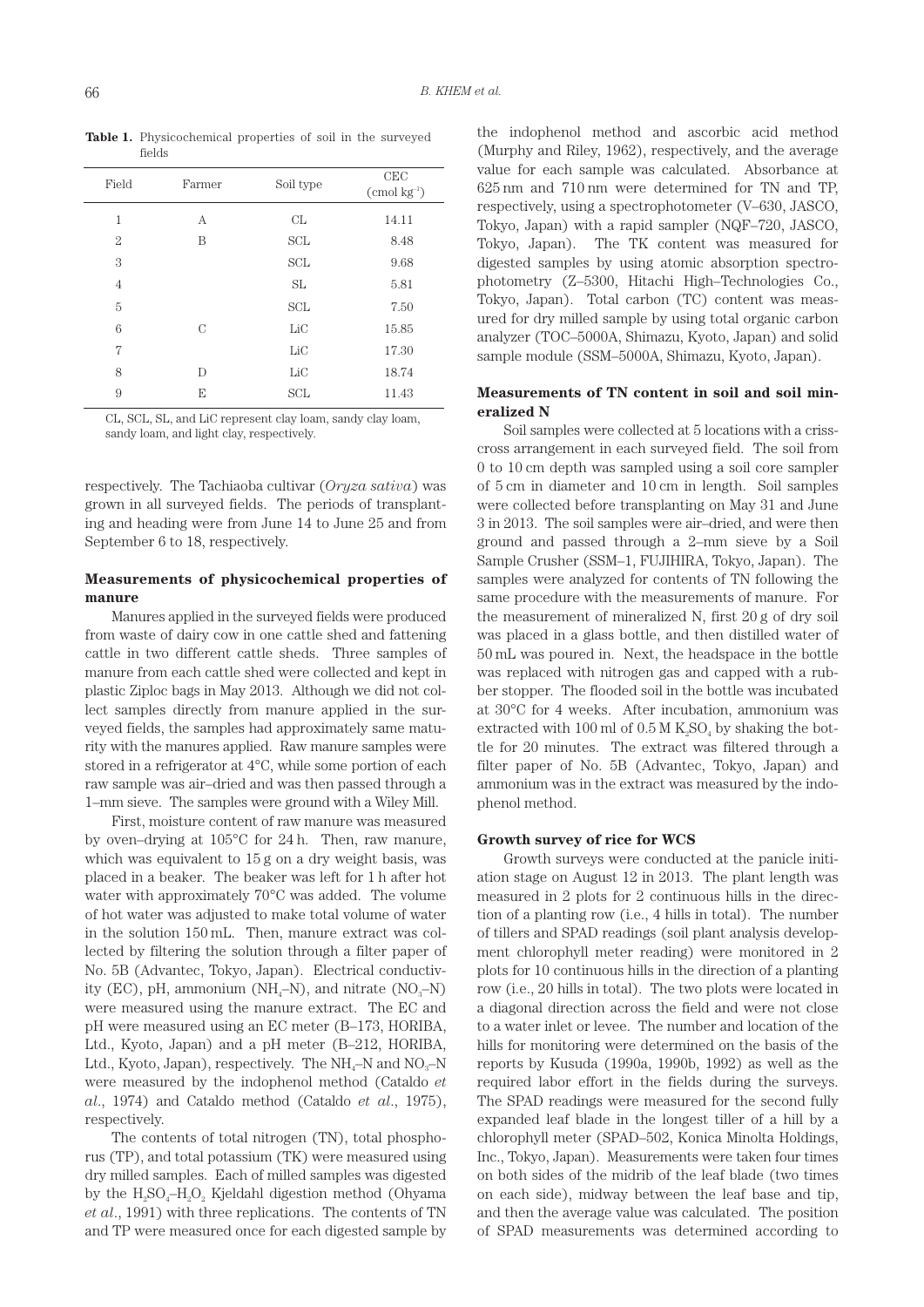Chubachi (1986). The growth indicators in each field were calculated as the average values of all the measured hills.

#### **Measurement of dry matter weight of rice plant**

Dry matter weight of rice plant was estimated by quadrat sampling of 60 hills. The 30 hills were manually harvested in each of 2 plots located in a diagonal direction across the field on October 17 in 2013. Weights of straw and head were separately measured, and moisture contents were measured by oven–drying at 70°C for 48 hours. Then, dry matter weights of straw and head were calculated by subtracting moisture weights. The dry matter weight of rice plant was obtained by summing both weights of straw and head.

## RESULTS

## **Physicochemical properties of manure**

Table 2 shows physicochemical properties of three different manures applied in the surveyed fields. Manures 1, 2 and 3 were applied in fields 6 and 7, field 8, and fields 1 and 9, respectively. Manure 1 was produced from waste of dairy cow in one cattle shed. Manures 2 and 3 were produced from waste of fattening cattle in two different cattle sheds. Moisture content was higher than 50% in manures 1 and 2. The pH values ranged from 6.1 to 7.9. Manure 2 had a relatively high EC value of 10.1 mS  $cm^{-1}$ . The contents of NH<sub>4</sub>–N, TN, TP, and TK ranged

**Table 2.** Physicochemical properties of applied manures

from 0.69 to 5.56 g kg<sup>-1</sup>, from 12.03 to 26.32 g kg<sup>-1</sup>, from 3.08 to 12.95 g kg<sup>-1</sup>, and from 15.72 to 26.95 g kg<sup>-1</sup>, respectively. Those values were the highest in manure 2 and the lowest in manure 1. The ratio of  $NH<sub>4</sub>-N$  to TN in manure 2 was 21.2% that was very high compared with around 6% in other two manures. Nitrate contents were negligible in all manures. TC and C/N ratio ranged from  $265.63$  to  $354.05$  g kg<sup>-1</sup> and from 11 to 29, respectively.

## **Outline of manure and fertilizer applications**

Table 3 outlines manure and fertilizer applications in the surveyed fields. Three types of application manners were found: combination of manure and chemical fertilizer (field 1), only chemical fertilizer (fields 2–5), and only manure (fields 6–9). The application amount of ma– nure ranged from 40 to  $250$  ton ha<sup>-1</sup> in fresh weight or 19 to  $84$  ton ha<sup>-1</sup> on dry weight basis. The application periods of manure were from December in 2012 to March in 2013. Although the application amounts were especially high in fields 6 and 7, TN amount applied in these fields was lower than that in field 9 because the manure applied was the lowest in TN contents and the highest in moisture content (Table 2). TN amounts supplied from manure ranged from  $511$  to  $1213$  kg N ha<sup>-1</sup>. TN amounts supplied from basal fertilizer were smaller in field 1  $(32 \text{ kg N} \text{ ha}^{-1})$  than those in fields 2–5 (70 kg N ha<sup>-1</sup>) since manure was applied in field 1. TN amount supplied from topdressing was same among fields  $1-5$  (18 kg N ha<sup>-1</sup>).

| Manure | Field | Moisture<br>content<br>$(\%)$ | pН  | EC<br>$(mS cm^{-1})$ | $NHa-N$<br>$(g \; kg^{-1})$ | $NO3-N$<br>$(g \; kg^{-1})$ | TN<br>$(g \; kg^{-1})$ | TP<br>$(g \; kg^{-1})$ | TK<br>$(g \; kg^{-1})$ | TC<br>$(g \; kg^{-1})$ | C/N<br>ratio |
|--------|-------|-------------------------------|-----|----------------------|-----------------------------|-----------------------------|------------------------|------------------------|------------------------|------------------------|--------------|
|        | 6, 7  | 66.3                          | 7.9 | 5.0                  | 0.69                        | 0.02                        | 12.03                  | 3.08                   | 15.72                  | 354.05                 | 29           |
| 2      | 8     | 51.5                          | 6.1 | 10.1                 | 5.56                        | 0.01                        | 26.32                  | 12.95                  | 26.95                  | 295.20                 |              |
| 3      | 1.9   | 37.6                          | 7.7 | 4.4                  | 1.35                        | 0.05                        | 19.45                  | 8.09                   | 16.38                  | 265.63                 | 14           |

Manure 1 was produced from waste of dairy cow. Manures 2 and 3 were produced from waste of fattening cattle.

| Field          |         | Manure                                       |                               | Fertilizer                          |                                           |  |
|----------------|---------|----------------------------------------------|-------------------------------|-------------------------------------|-------------------------------------------|--|
|                | Farmers | Application amount<br>$(\text{ton ha}^{-1})$ | TN amount<br>$(kg N ha^{-1})$ | Basal TN amount<br>$(kg N ha^{-1})$ | Topdressing TN amount<br>$(kg N ha^{-1})$ |  |
|                | A       | $60(37)$ *                                   | 728                           | 32                                  | 18                                        |  |
| $\overline{2}$ | B       | $\Omega$                                     | $\Omega$                      | 70                                  | 18                                        |  |
| 3              |         | $\theta$                                     |                               | 70                                  | 18                                        |  |
| 4              |         | $\Omega$                                     |                               | 70                                  | 18                                        |  |
| 5              |         | $\left($                                     |                               | 70                                  | 18                                        |  |
| 6              | C       | 250 (84)                                     | 1015                          | $\theta$                            | $\Omega$                                  |  |
| 7              |         | 250 (84)                                     | 1015                          | $\theta$                            | $\Omega$                                  |  |
| 8              | D       | 40(19)                                       | 511                           | 0                                   | $\Omega$                                  |  |
| 9              | Е       | 100(62)                                      | 1213                          |                                     | $\Omega$                                  |  |

**Table 3.** Outline of manure and fertilizer applications

\*Figures in parentheses are dry weight. Application amounts of manure were rough values obtained by interviewing cattle farmers on phone.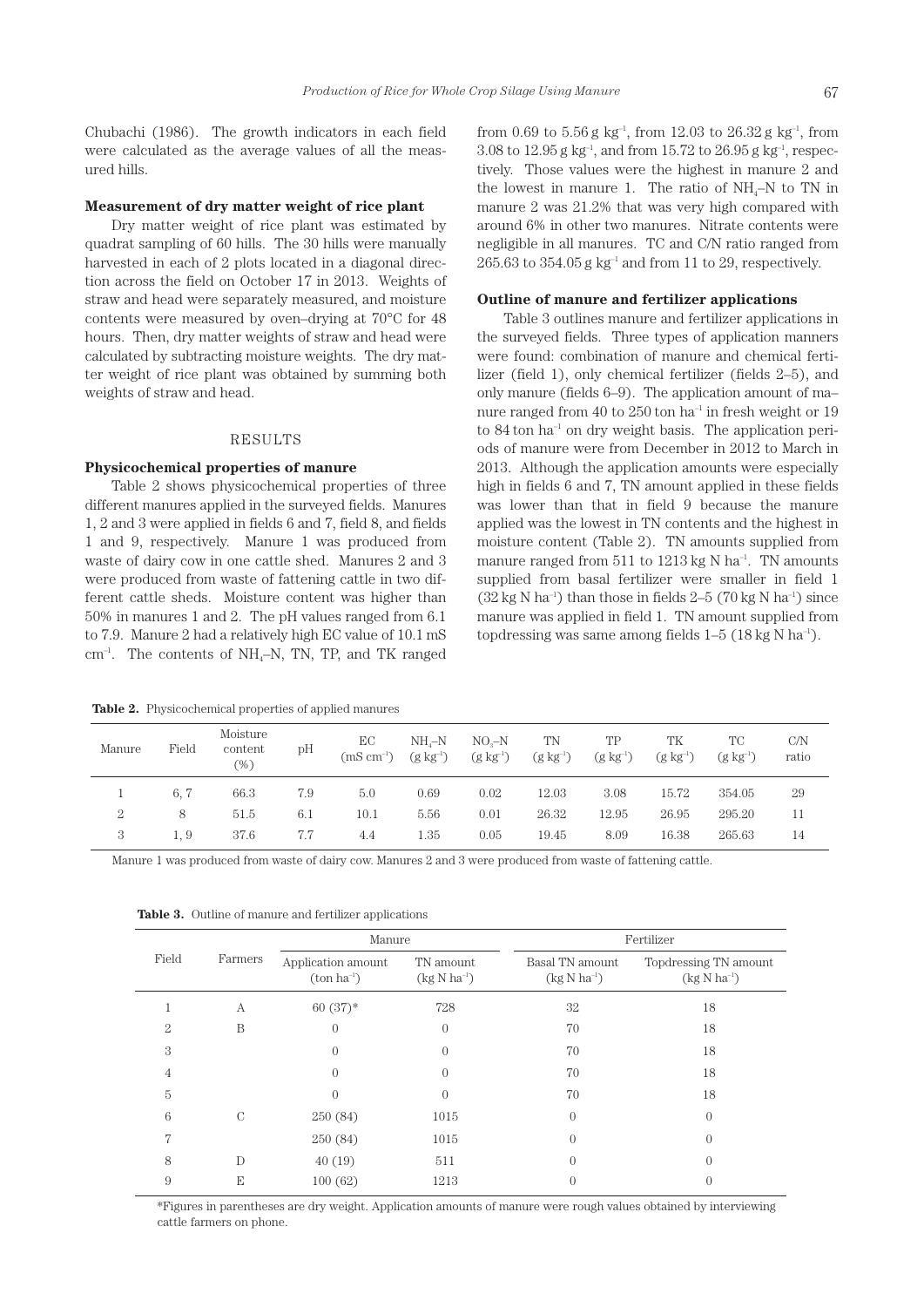# **Relationships between soil mineralized N or TN content in soil and rice growth indicators at panicle initiation stage**

Figure 1(a) and (b) show the relationships between soil mineralized N and plant length and between TN content in soil and plant length, respectively. Plant length varied from 73.8 cm to 95.7 cm and was positively correlated with soil mineralized N  $(r=0.641^*)$  (Fig. 1(a)). The values of plant length tended to be low in fields 2 to 4 ranging from 73.8 to 80.7 cm, while they were high in fields 6 and 7 ranging from 92.8 to 95.7 cm. Soil mineralized N ranged from 7.6 to 18.4 mg/100 g, which were low in fields 1 to 5. The correlation between TN content in soil and plant length was higher  $(r=0.748^*)$  (Fig. 1(b)) than the case in the mineralized N. TN content in soil of all fields ranged from 1.2 to  $2.7 g kg<sup>-1</sup>$  in which fields 2 to 5 were found to have low TN content varying from 1.2 to  $1.8 g kg^{-1}$ .



(a) Relationship between soil mineralized N and plant length at panicle initiation stage



(b) Relationship between TN content in soil and plant length at panicle initiation stage

**Fig. 1.** Relationship between soil mineralized N or TN content in soil and plant length. \* indicates that correlation coefficient *r* is statistically significant at 5% level.

Figure  $2(a)$  and (b) show the relationships between soil mineralized N and tiller number and between TN contents in soil and tiller number, respectively. Tiller number varied from  $15.6$  to  $26.8$  hill<sup>-1</sup> and was positively correlated with mineralized N  $(r=0.740^*)$  (Fig. 2(a)). Tiller numbers were low in fields 2 to 4 that were less than  $18$  hill<sup>-1</sup>, while those values in other fields were higher than  $23.9$  hill<sup>-1</sup>. The correlation between TN content in soil and tiller number was higher  $(r=0.891^{**})$ (Fig. 2(b)) than the case in mineralized N.

Figure 3(a) and (b) show the relationships between soil mineralized N and SPAD readings and between TN content in soil and SPAD readings, respectively. SPAD readings varied from 32.4 to 42.4 and were positively



(a) Relationship between soil mineralized N and tiller number at panicle initiation stage



(b) Relationship between TN content in soil and tiller number at panicle initiation stage

**Fig. 2.** Relationship between soil mineralized N or TN content in soil and tiller number. \* and \*\* indicate that correlation coefficient  $r$  is statistically significant at 5% level and 1% level, respectively.



(a) Relationship between soil mineralized N and SPAD readings at panicle initiation stage



(b) Relationship between TN content in soil and SPAD readings at panicle initiation stage

**Fig. 3.** Relationship between soil mineralized N or TN content in soil and SPAD readings. \* and \*\* indicate that correlation coefficient  $r$  is statistically significant at 5% level and 1% level, respectively.

correlated with the mineralized N  $(r=0.846**)$  (Fig. 3(a)). The SPAD readings were low around 32 in fields 2 and 5, while they were higher than 41 in fields 7 and 8. The correlation between TN content in soil and SPAD readings was slightly lower  $(r=0.819**)$  (Fig. 3(b)) than the case in the mineralized N.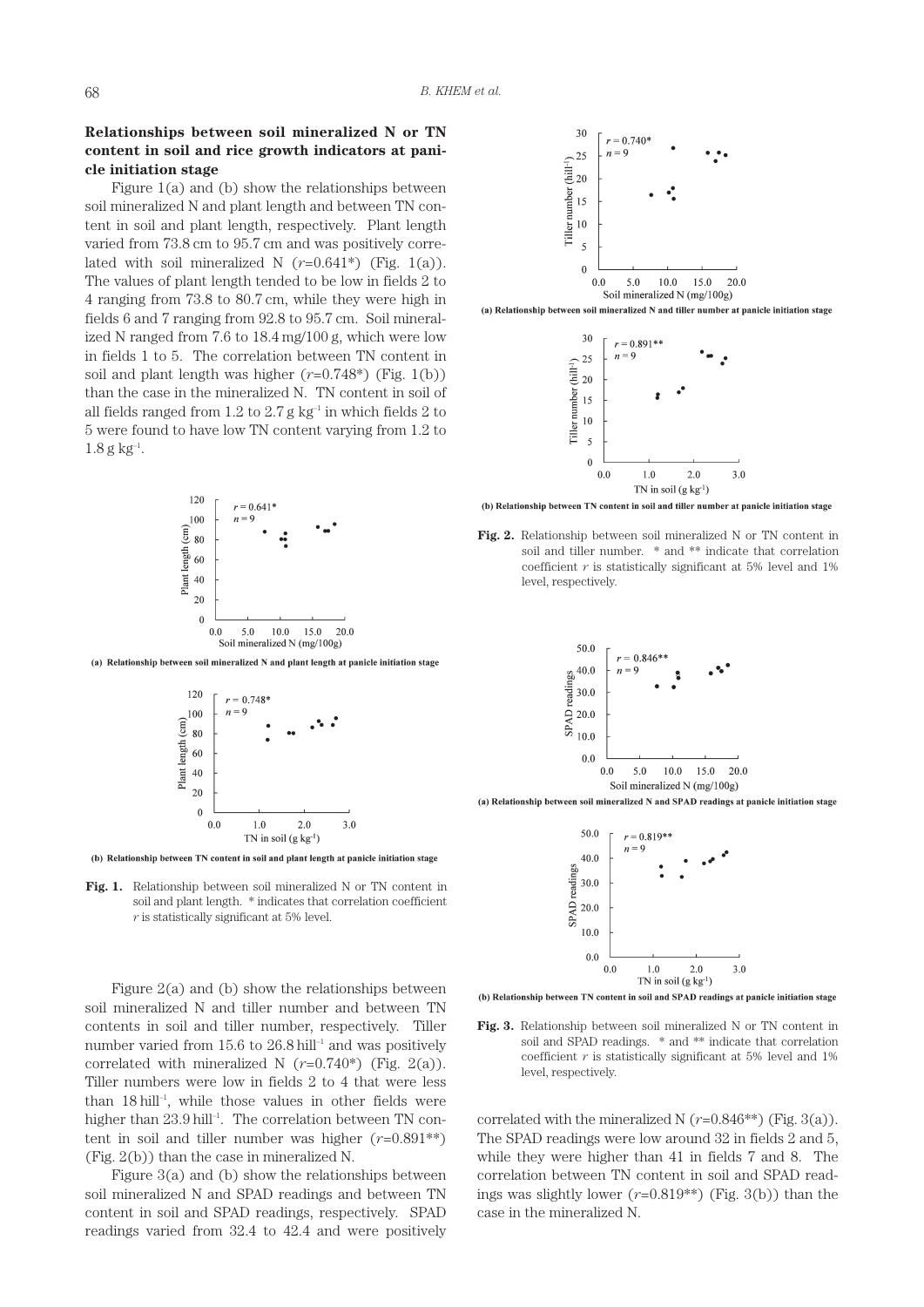# **Relationship between soil mineralized N or TN content in soil and dry matter weight**

Figure 4(a) and (b) show the relationships between soil mineralized N and dry matter weight and between TN content in soil and dry matter weight, respectively. Dry matter weight varied from  $10.85$  to  $15.65$  ton ha<sup>-1</sup> and was positively correlated with soil mineralized N  $(r=0.619^*)$  (Fig. 4(a)). Dry matter weights tended to be small in fields 2–5 and 9 ranging from 10.85 to 12.18 ton  $ha^{-1}$ , while they were high in fields 6–8 ranging from 14.1 to 15.65 ton ha–1. Relationship between TN content in soil and dry matter  $(r=0.767**)$  (Fig. 4(b)) was higher than the case in the mineralized N.



(a) Relationship between soil mineralized N and dry matter weight



(b) Relationship between TN content in soil and dry matter weight

**Fig. 4.** Relationship between soil mineralized N or TN content in soil and dry matter weight. \* and \*\* indicate that correlation coefficient *r* is statistically significant at 5% level and 1% level, respectively.

#### DISCUSSION

## **Physicochemical properties of manure**

Manures 1 and 2 had relatively high moisture contents of 66.3% (dairy cow manure) and 51.5% (cattle manure), respectively (Table 2) as reported by the former studies for cow manure: 60% (Tahir *et al*., 2012), 78.6% (Yang and Han, 2013), and 77.8% (Hao and Chang, 2003). On the other hand, manure 3 (cattle manure) applied in the fields 1 and 9 had low moisture content of 37.8% (Table 2). The low moisture content was because this cattle manure was aerated several times during 6 months of maturation period.

The  $NH<sub>4</sub>-N$  content was especially high in manure 2, i.e.,  $5.56$  g kg<sup>-1</sup> (Table 2). The NH<sub>4</sub>–N in manure is gen-

erally lost through  $NH<sub>3</sub>$ -volatilization and denitrification during the manure maturation process (Bernal *et al*., 2009). Thus, it was inferred that the maturity level was not high in manure 2. The  $NO<sub>3</sub>–N$  contents were negligible. The TN content ranged from  $12.03$  to  $26.32$  g kg<sup>-1</sup> in this study while former studies have reported a wide range of TN contents:  $10.25$  g kg<sup>-1</sup> (Tahir *et al.*, 2012), 18.23 g kg<sup>-1</sup> (Yang and Han, 2013), and  $32.5$  g kg<sup>-1</sup> (Shah *et al*., 2013). The TP content in dairy cow manure (manure 1) was the lowest among three manures, i.e.,  $3.08$  g kg<sup>-1</sup>, which was fairly close to  $4.50$  g kg<sup>-1</sup> (Tahir *et*  $al., 2012)$  and  $5.50 g kg^{-1}$  (Yang and Han, 2013). Sutton and Alan (1994) have indicated that these differences in manure components were caused by composition of the feed, storage system and period, and bedding and bulking materials. Manure can be considered mature when its C/N ratio is less than 20 (Levi–Minzi *et al*., 1986) or 25 (Bernal *et al*., 2009). Thus, manure 1 was assumed to be not mature enough from the high C/N ratio of 29. Manure 2 was almost in the raw state of cattle waste without bulking materials, resulting in low C/N ratio of 11. Manure 3 was judged to be well mature from low C/N ratio of 14 and the maturation period of 6 months.

## **Effects of soil mineralized N and TN content in soil on growth and dry matter weight of rice plant**

Growth indicators at panicle initiation stage and dry matter weight of rice plant were signifi–cantly correlated with both soil mineralized N and TN content in soil. Correlation coefficients were higher in the relationships with TN content in soil than those with the mineralized N for plant length  $(r=0.748^*)$ , tiller number  $(r=0.891^{**})$ and dry matter weight  $(r=0.767**)$ . These results indicated that plant length and tiller number were affected by nitrogen mineralized by the date of growth survey (August 12) rather than that mineralized during the initial growth. In this study, soil mineralized N was measured under incubation at 30°C for 4 weeks. Mineralized N measured in this study can be assumed as an indicator of inorganic N supplied by the period from mid–July to end of July in the surveyed fields, considering transplanting dates from June 14 to June 25. On the other hand, TN content in soil can be assumed to be an indicator that reflects inorganic nitrogen supplied throughout a rice–growing season. This would be a possible reason that dry matter weight was more closely correlated with TN content in soil than soil mineralized N comparing with the cases of plant length and tiller number.

The fields 1 and 6–9 where manure was applied showed relatively high TN contents in soil ranging from 2.2 to  $2.7 g \text{ kg}^{-1}$  and had the trend of large dry matter weight ranging from  $12.0$  to  $15.6$  ton ha<sup>-1</sup>. On the other hand, fields 2–5 where manure was not applied showed low TN contents in soil ranging from  $1.2$  to  $1.8$  g kg<sup>-1</sup> and had small dry matter weight ranging from 10.9 to  $12.2$  ton ha<sup>-1</sup> although 98 kg N ha<sup>-1</sup> of nitrogen was supplied from fertilizer. This result implied that dry matter weight was significantly affected by soil fertility. In production of rice for WCS, whole straw and head are harvested and fed to livestock. Thus, soil fertility can be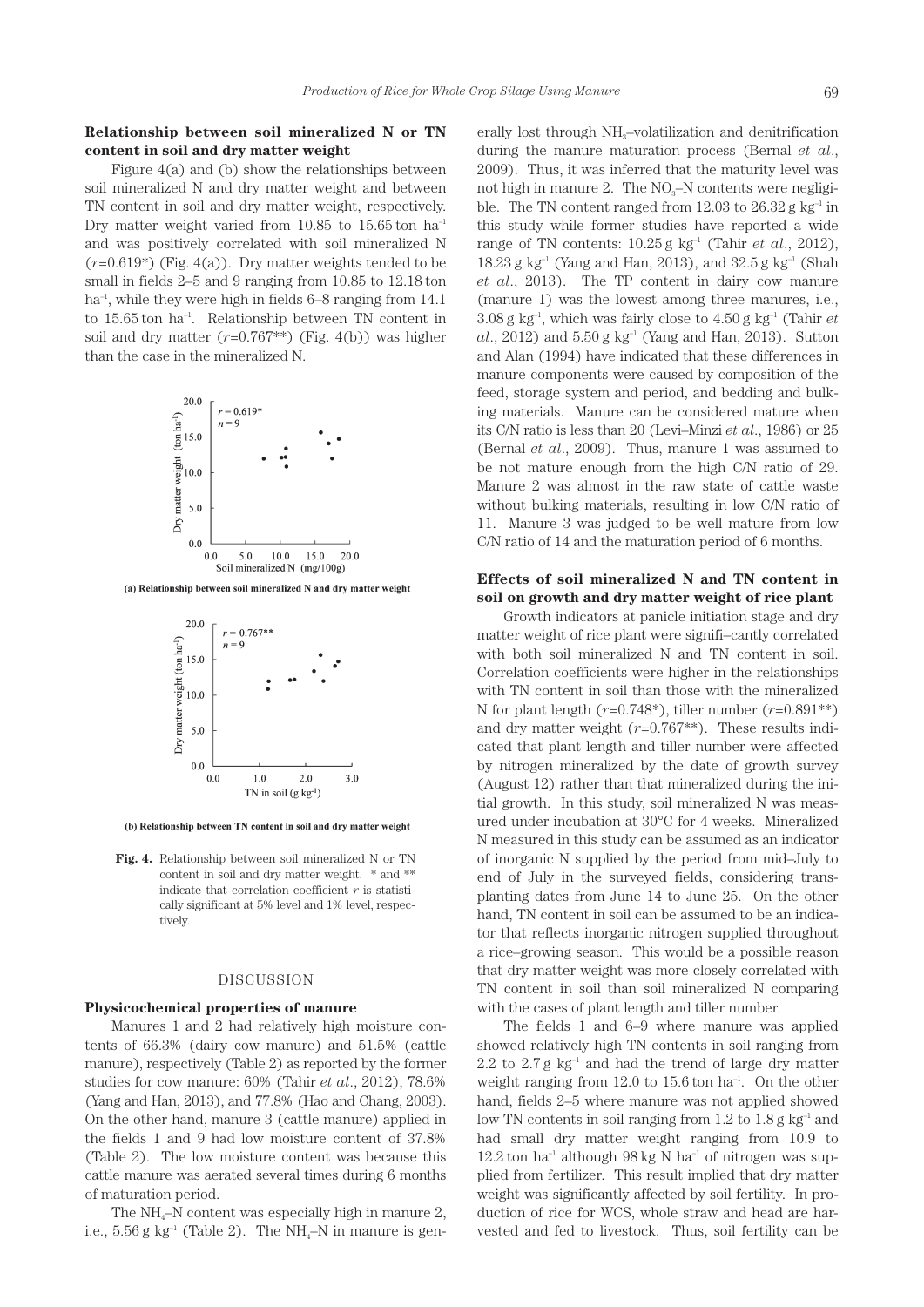deteriorated by the continuous production when organic matter is not supplied by manure and other materials. Soil condition in fields 2–5 is chronically soft and wet due to its poor drainage performance. This condition made farmers difficult to apply manure using large machinery like a manure spreader. Manure has not been applied in fields 2–5 since the production of rice for WCS started about 10 years ago.

On the other hand, a correlation coefficient for SPAD readings was higher in the relationship with soil mineralized N  $(r=0.846**)$  than that with TN in soil. Since nitrogen absorbed by rice plant is more distributed in developing leaf blade (Mae and Ohira, 1981), it is considered that SPAD readings in uppermost leaf blade reflects inorganic N supply from soil at the time of growth survey. The SPAD readings were measured for the second fully expanded leaf blade in our survey. A leaf blade emerges about every 4–5 days before the initiation of panicle primordial (Yoshida, 1981). Thus, SPAD readings in second fully expanded leaf blade presumably reflected inorganic N supply from soil about 10 days before the date of growth survey. This inorganic N supply from soil may have been reflected more in mineralize N than TN content.

## CONCLUSIONS

We investigated the production of rice for WCS using manure in Itoshima region, Fukuoka Prefecture, Japan, from the aspects of soil fertility, plant growth, and dry matter weight.

Conclusions include:

- 1. The fields where manure was applied showed relatively high TN contents in soil whereas fields where manure was not applied showed low TN contents. This result indicated that soil fertility can be deteriorated by the continuous production of rice for WCS when organic matter is not supplied by manure and other materials.
- 2. Plant length  $(r=0.748^*)$  and tiller number  $(r=0.891^{**})$ at panicle initiation stage were closely correlated with TN content in soil whereas SPAD readings (*r*=0.846\*\*) at the same stage was closely correlated with soil mineralized N.
- 3. Dry matter weight (*r*=0.767\*\*) was closely correlated with TN content in soil. Fields where manure was not applied had small dry matter weight although nitrogen was supplied from fertilizer. This result implied that dry matter weight was significantly affected by soil fertility.

#### ACKNOWLEDGEMENTS

The research was supported in part by the grant for collaborative research between Itoshima city and Kyushu University.

## REFERENCES

Bernal, M. P., J. A. Alburquerque and R. Moral 2009 Composting of

animal manures and chemical criteria for compost maturity assessment. A review. *Bioresource Technology* **100**: 5444– 5453

- Cataldo, D. A., L. E. Schrader and V. L. Youngs 1974 Analysis by digestion and colorimetric assay of total nitrogen in plant tissues high in nitrate. *Crop Science*, **14**: 854–856
- Cataldo, D. A., M. Haroon, L. E. Schrader and V. L. Youngs 1975 Rapid colorimetric determination of nitrate in plant tissue by nitration of salicylic acid. *Commun. Soil Science and Plant Analysis*, **6**(1): 71–80
- Chambers, B. J., K.A. Smith and B. F. Pain 2000 Strategies to encourage better use of nitrogen in animal manures. *Soil Use and Management*, **16**: 157–161
- Chubachi, T., I. Asano and T. Oikawa 1986 The diagnosis of nitrogen nutrition of rice plants (Sasanishiki) using a chlorophyll meter. *Japanese Journal of Soil Science and Plant Nutri– tion*, **57**: 190–193 (in Japanese)
- Dane, J. M. and G. C. Topp 2002 *Methods of Soil Analysis Part 4 Physical Methods*. Soil Science Society of America, Wisconsin (USA), pp. 272–278
- Hao, X. and C. Chang 2003 Does long–term heavy cattle manure application increase salinity of a clay loam soil in semi–arid southern Alberta? *Agriculture, Ecosystems and Environment*, **94**: 89–103
- Holm–Nielsen, J. B., T. Al Seadi and P. Oleskowicz–Popiel 2009 The future of anaerobic digestion and biogas utilization. *Bioresource Technology* **100**: 5478–5484
- Kusuda, O. 1990a A basic study on field experiment and investigation methods in rice plant: I. Coefficient of variation and standard sample size in the survey of quantitative characters. *Jpn. J. Crop Sci*., 59(1): 80–88 (in Japanese with English abstract)
- Kusuda, O. 1990b A basic study on field experiment and investigation methods in rice plant: II. Coefficient of variation and standard sample size in the survey of quantitative characters of mechanically transplanted rice. *Jpn. J. Crop Sci*., **59**(4): 721–726 (in Japanese with English abstract)
- Kusuda, O. 1992 A basic study on field experiment and investigation methods in rice plant: III. Precision of some sampling methods in sample survey of quantitative characters. *Jpn. J. Crop Sci*., **61**(3): 412–418 (in Japanese with English abstract)
- Levi–Minzi, R., R. Riffaldi and A. Saviozzi 1986 Organic matter and nutrients in fresh and mature farmyard manure. *Agricultural Wastes*, **16**: 225–236
- Mae, T. and K. Ohira 1981 The remobilization of Nitrogen Related to leaf growth and senescence in rice plants (*Oryza sativa* L.). *Plant & Cell Physiol*., **22**(6): 1067–1074
- MAFF 2006 Annual report on food, agriculture and rural areas in Japan. Ministry of Agriculture, Forestry and Fisheries, Government of Japan
- Muramoto, J., I. Goto and M. Ninaki 1992 Rapid analysis of exchangeable cation and cation exchange capacity (CEC) of soils by a shaking extraction method. *Jpn. J. Soil Sci. Plant Nutr*., **63**: 210–215 (in Japanese with English abstract)
- Murphy, J. and J. Riley 1962 A modified single solution for the determination of phosphate in natural waters. *Analytica Chemica Acta*., **27**: 31–36
- Ohyama, T., M. Ito, K. Kobayashi, S. Araki, S. Yasuyoshi, O. Sasaki, T. Yamazaki, K. Soyama, R. Tanemura, Y. Mizuno and T. Ikarashi 1991 Analytical procedures of N, P, K contents and manure materials using  $H_2SO_4-H_2O_2$  Kjeldahl digestion method. *Bulletin of the Faculty of Agriculture, Niigata University*, **43**: 111–120 (in Japanese with English summary)
- Sakai, M., M. Okamoto, K. Tamura, R. Kaji, R. Mizobuchi, H. Hirabayashi, T. Yagi, M. Nishimura and S. Fukaura 2008 "Tachiaoba", high yield rice variety for whole crop silage. *Breeding Science*, **58**: 83–88
- Shah, G. M., M. I. Rashid, G. A. Shah, J. C. J. Groot and E. A. Lantinga 2013 Mineralization and herbage recovery of animal manure nitrogen after application to various soil types. *Plant Soil*, **365**: 69–75
- Sutton and L. Alan L 1994 Proper animal manure utilization.